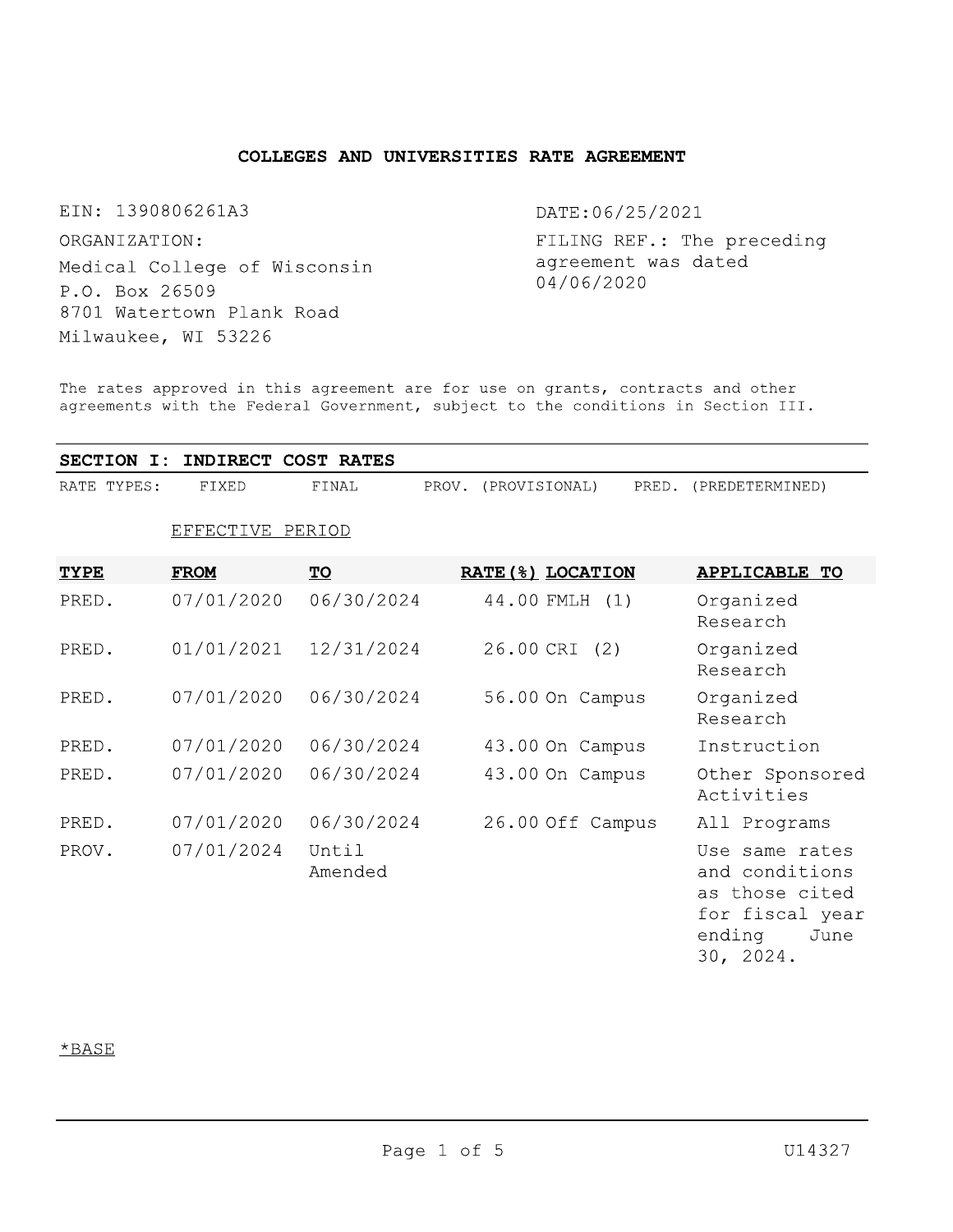Modified total direct costs, consisting of all salaries and wages, fringe benefits, materials, supplies, services, travel and subgrants and subcontracts up to the first \$25,000 of each subgrant or subcontract (regardless of the period covered by the subgrant or subcontract). Modified total direct costs shall exclude equipment, capital expenditures, charges for patient care, student tuition remission, rental costs of off-site facilities, scholarships, and fellowships as well as the portion of each subgrant and subcontract in excess of \$25,000.

(1) Froedtert Memorial Lutheran Hospital

(2) This rate is related to space related cost only and is applicable to awards performed and administered by Medical College of Wisconsin's (MCW) employees at the Children's Research Institute (CRI) facility located in a building jointly owned by MCW and Children's Hospital and Health System. The University's 26% off campus rate is to be added to this rate. The research effort is performed on-site at Children's Research Institute.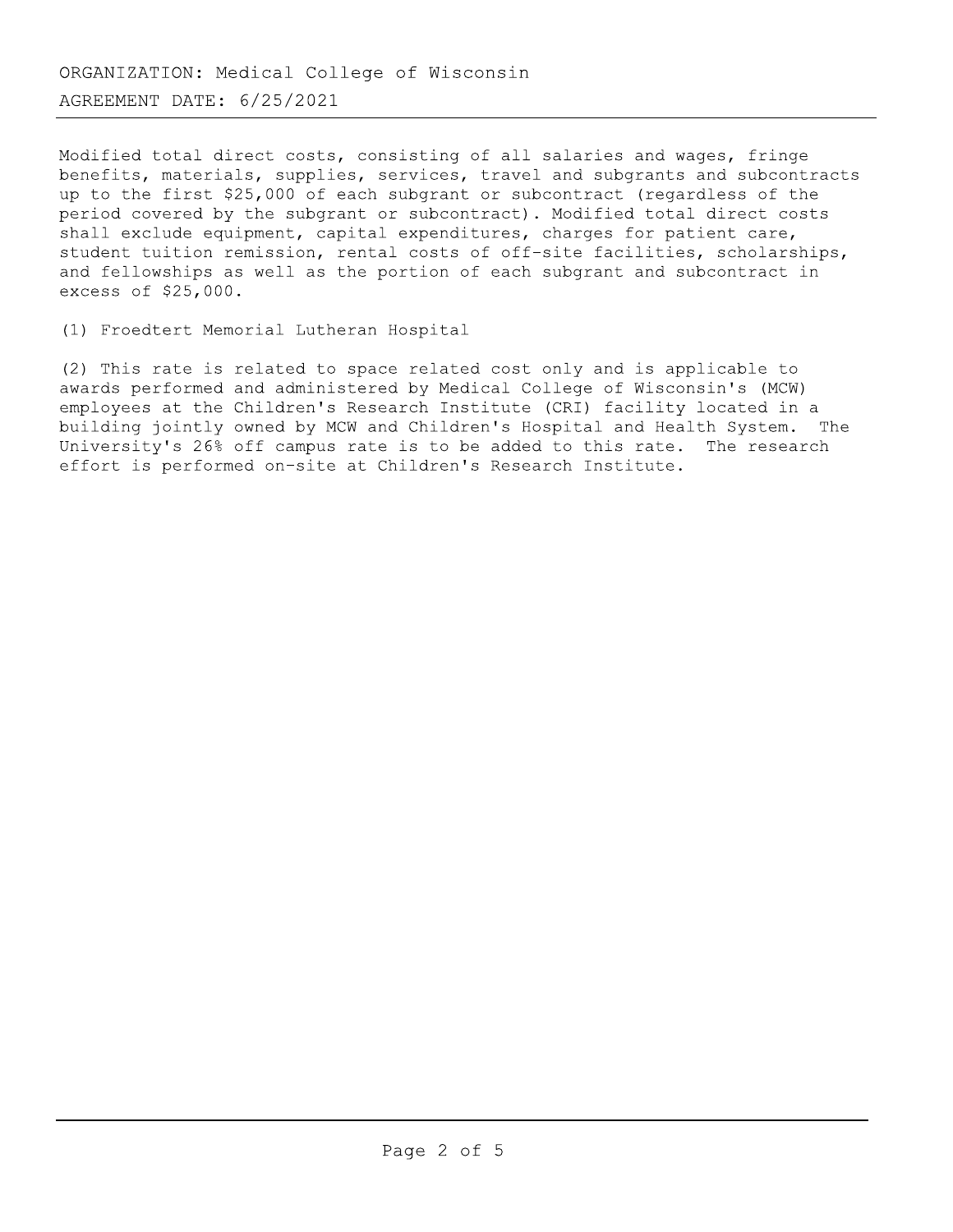## SECTION I: FRINGE BENEFIT RATES\*\*

| <b>TYPE</b> | <b>FROM</b> | $\underline{\mathbf{TO}}$ | <b>RATE (%) LOCATION</b> | <b>APPLICABLE TO</b>                                                                              |
|-------------|-------------|---------------------------|--------------------------|---------------------------------------------------------------------------------------------------|
| FIXED       | 7/1/2020    | 6/30/2021                 | 14.60 All                | Faculty                                                                                           |
| FIXED       | 7/1/2020    | 6/30/2021                 | 28.00 All                | Staff                                                                                             |
| FIXED       | 7/1/2020    | 6/30/2021                 | 11.30 All                | Graduate<br>Students                                                                              |
| FIXED       | 7/1/2021    | 6/30/2022                 | 14.40 All                | Faculty                                                                                           |
| FIXED       | 7/1/2021    | 6/30/2022                 | 27.30 All                | Staff                                                                                             |
| FIXED       | 7/1/2021    | 6/30/2022                 | 11.80 All                | Graduate<br>Students                                                                              |
| PROV.       | 7/1/2022    | Until<br>amended          |                          | Use same rates<br>and conditions<br>as those cited<br>for fiscal<br>year ending<br>June 30, 2022. |

\*\* DESCRIPTION OF FRINGE BENEFITS RATE BASE: Salaries and wages.

Page 3 of 5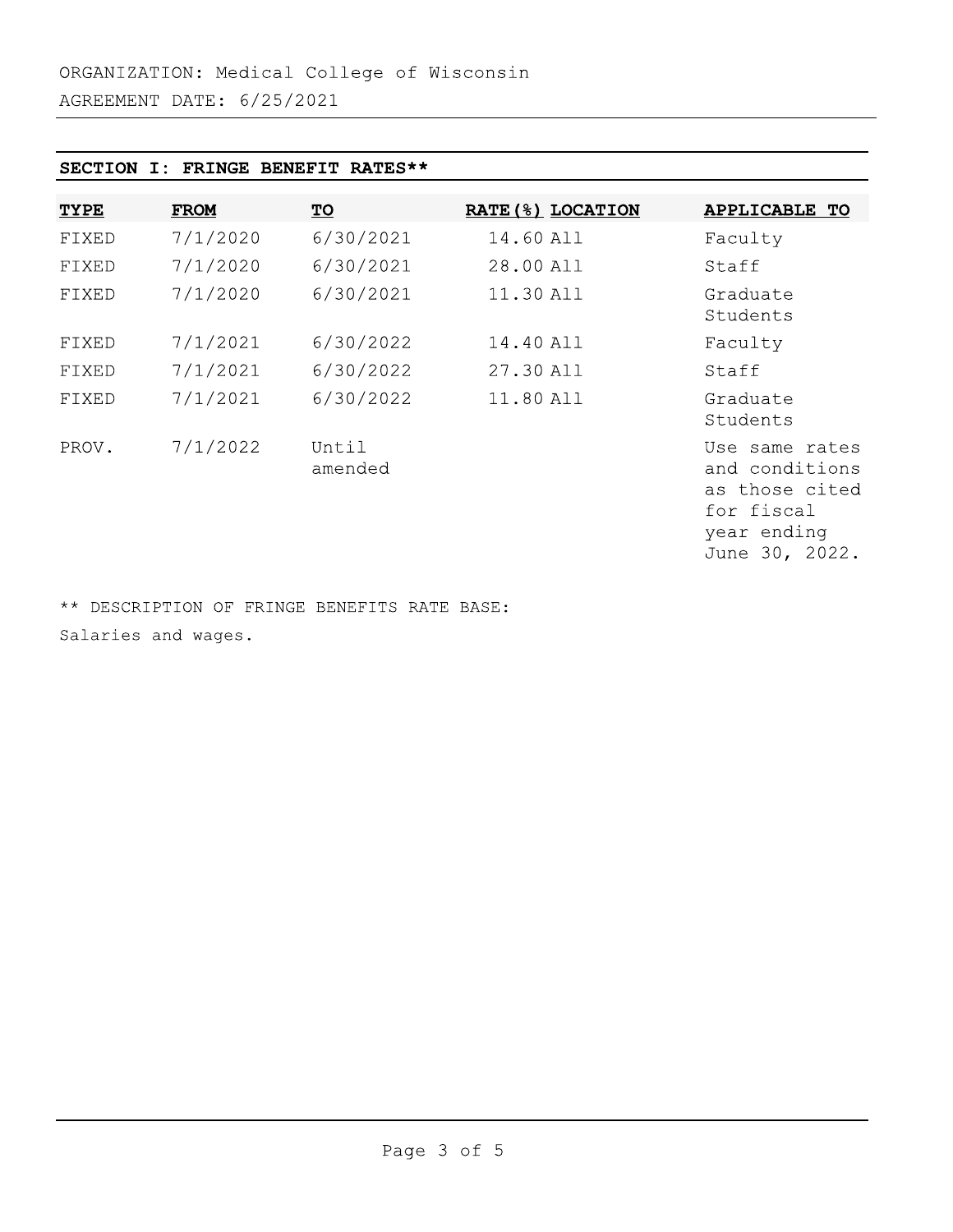### SECTION II: SPECIAL REMARKS

## TREATMENT OF FRINGE BENEFITS:

The fringe benefits are charged using the rate(s) listed in the Fringe Benefits Section of this Agreement. The fringe benefits included in the rate(s) are listed below.

### TREATMENT OF PAID ABSENCES

Vacation, holiday, sick leave pay and other paid absences are included in salaries and wages and are claimed on grants, contracts and other agreements as part of the normal cost for salaries and wages. Separate claims are not made for the cost of these paid absences.

OFF-CAMPUS DEFINITION: The off-campus rate will apply for all activities: a) Performed in facilities not owned by the institution and where these facility costs are not included in the F&A pools; or b) Where rent is directly allocated/charged to the project(s). Grants or contracts will not be subject to more than one F&A cost rate. If more than 50% of a project is performed off-campus, the off-campus rate will apply to the entire project.

FRINGE BENEFITS:

FICA, Retirement, Disability Insurance, Employee Tuition Remission, Worker's Compensation, Unemployment Insurance, Health Insurance, Dental Insurance, Child Care Subsidy, Life Insurance, Drug Prescription, Benefits Administration

Per 2 CFR 200.414(g) - A rate extension has been granted. This is applicable to the Children's Research Institute (CRI) facility only.

\*This rate agreement updates fringe benefit rates only.

Next Proposal Due -

The next fringe benefit proposal based on actual cost for the fiscal year ending  $06/30/2021$  is due by  $12/31/2021$ . The next F&A proposal based on actual cost for the fiscal year ending 06/30/2023 is due by 12/31/2023.

The next F&A proposal for CRI based on actual cost for the fiscal year ending 12/31/2023 is due on 6/30/2024.

Equipment means tangible personal property (including information technology systems) having a useful life of more than one year and a per-unit acquisition cost which equals or exceeds \$5,000.